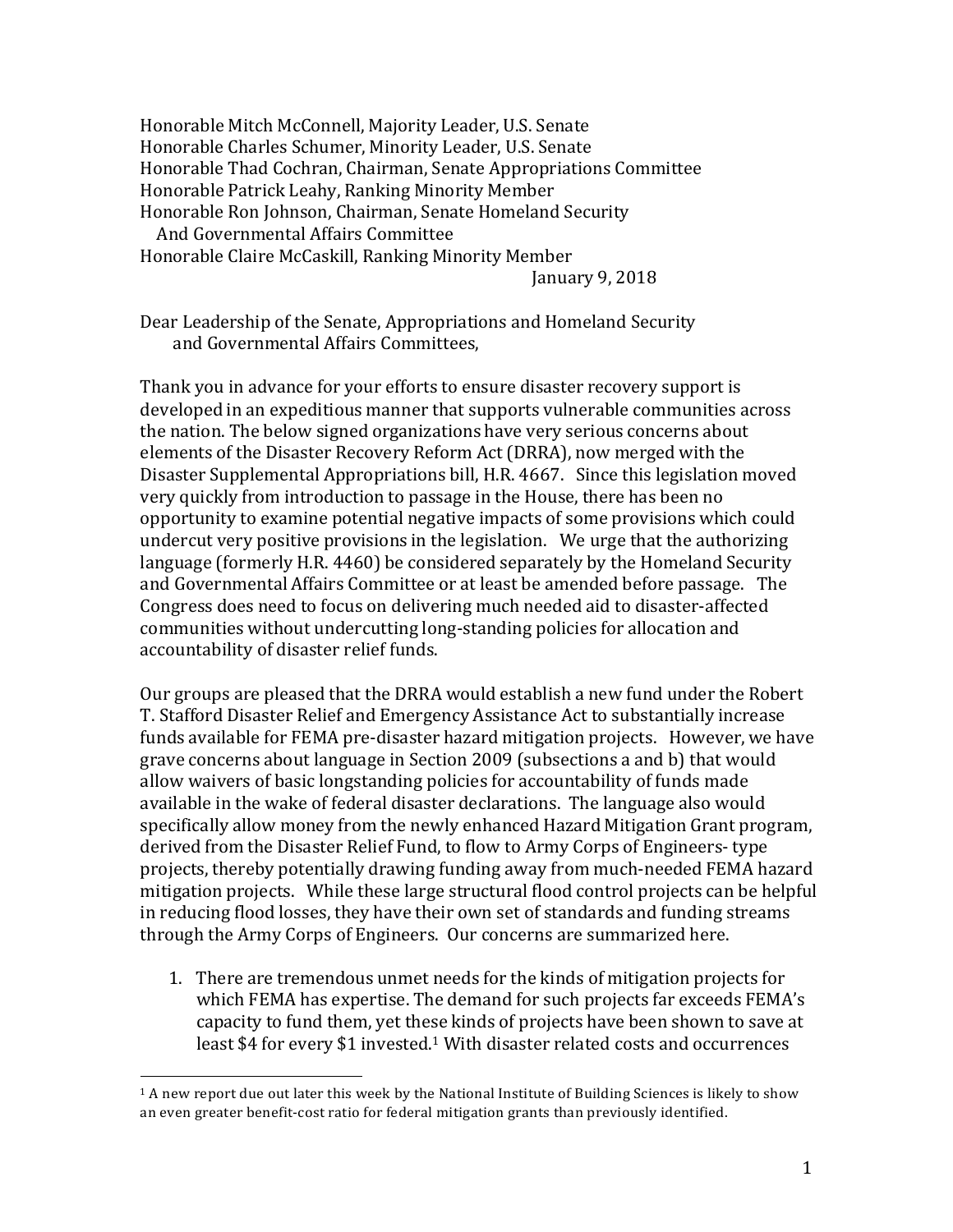escalating dramatically, the need to make these investments in reducing disaster costs for taxpayers is essential. It was recently reported that Louisiana has estimated it has over 2,400 homes eligible for buyouts and relocation due to high flood risk, but does not have the funds (the estimated cost of the buyouts is \$1.2 billion) to address the problem. Since hurricane Harvey, Harris County, TX now has requests for more than 3,800 buyouts.

- 2. FEMA's expertise is in hazard mitigation projects such as buyouts, relocations, elevations, movement of utilities out of harm's way, neighborhood drainage work and improvements to culverts. Additionally, identifying innovative strategies to mitigate infrastructure, as well as ensuring the infrastructure can be adapted to changing conditions, is also a clear need that can be funded through DRF funds. These are the types of projects that should be funded through the Disaster Relief Fund, rather than large engineering projects undertaken by the Corps of Engineers through their separate streams of funding. This is something the Army Corps of Engineers does and there is a separate and well-defined process by which Congress appropriates funds for these types of projects. Section 2009(a) provides for waiver of the existing prohibition of duplication of benefits across agencies and programs. This waiver could potentially allow use of disaster funds appropriated to other agencies as well. Basic requirements restricting the duplication of benefits have long served as a key means to assure accountability of the use of federal taxpayer funds for disaster assistance.
- 3. Benefit-Cost project evaluations and criteria, and the expertise to evaluate specific projects, differ significantly between FEMA and the Corps. Moreover, FEMA-type projects often have superior benefit-cost ratios. There is a long backlog of Corps projects that are authorized but haven't met the Corps' criteria for benefit-cost. Section 2009 would specifically allow such projects to be funded by FEMA. FEMA does not have the necessary engineering expertise to evaluate and oversee large levee, dam and floodwall projects. The Corps does. This also would circumvent Congressional appropriations and oversight.
- 4. FEMA's cost-share is typically 75/25 while the Corps' is 65/35. FEMA funding would be more attractive and would avoid strict Corps requirements and oversight for the types of projects they have expertise to oversee. Again, Section 2009 would waive requirements to avoid duplication of benefits between agencies and programs.

We believe that substantial investment in hazard mitigation is essential to reduce the increasingly high costs to taxpayers and vulnerable communities, from natural disasters. The losses from 2017's three major hurricanes, wildfires and other disasters are now estimated to total over \$306 billion, making 2017 the most expensive disaster year in U.S. history.

The nation needs more investment in non-structural and nature-based hazard mitigation and management of flood risk. The high cost of structural flood control